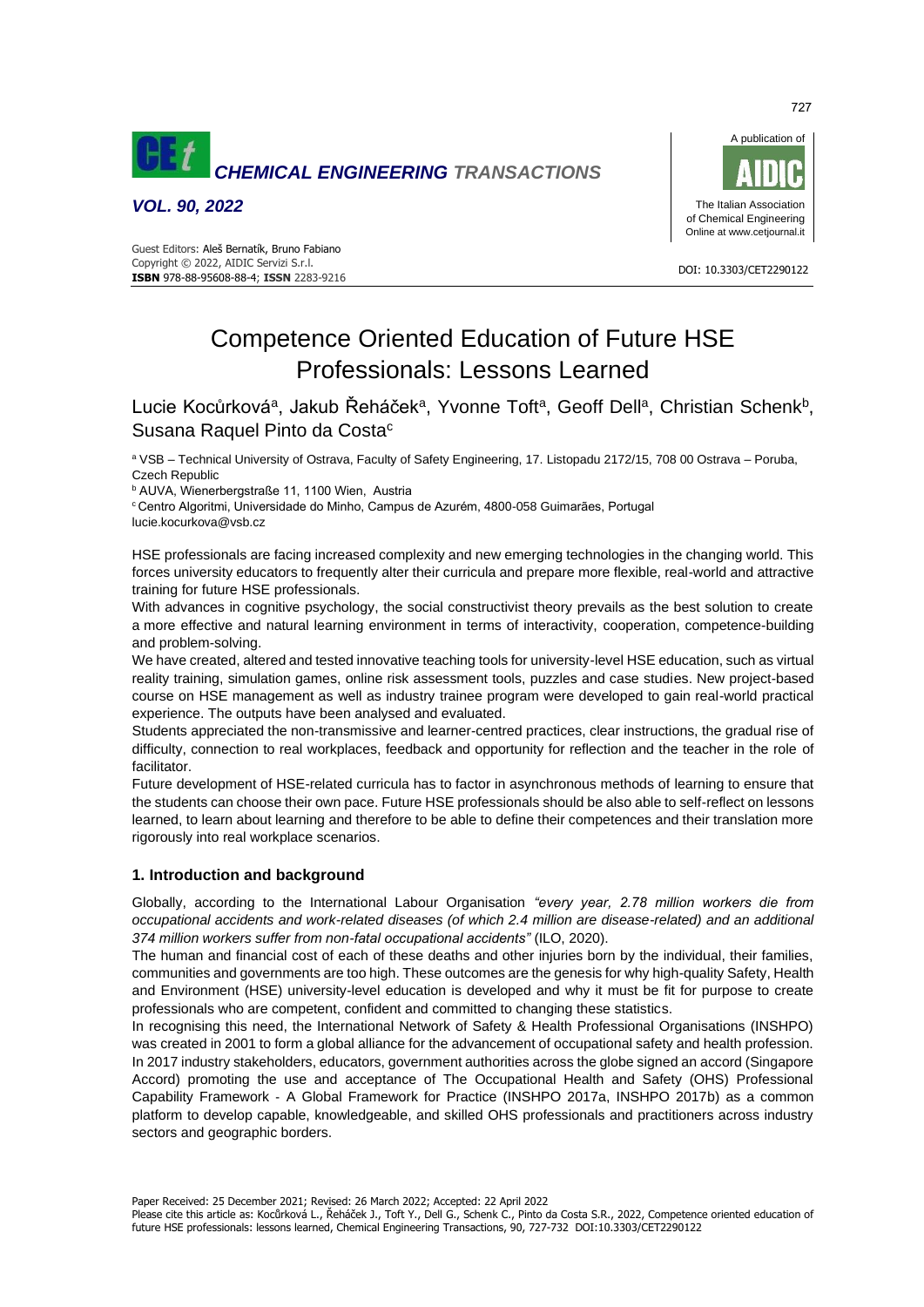The European Qualifications Framework (EQF) describes the outcomes that should be achieved from university learning programs at graduate and post-graduate level. These levels are relevant to the goals of producing graduates capable of professional work in the HSE domain.

While these concepts are well articulated and consistent with the professionals our universities desire to graduate from HSE programs, this is not the case in the reality of university HSE teaching and learning. There are many challenges that need to be addressed.

Learners do not come to university or to a particular subject matter with a consistent set of HSE skills and knowledge as a starting point on the learning journey. The challenge is twofold, that is, (1) to try and ensure that all learners develop a consistent set of competencies no matter their starting point and (2) ensure that learners who may have already gained some expertise in the subject matter still have an opportunity to grow during the class and understand their role in collaborating with others to help the whole cohort develop together.

Educators do not come to HSE with a consistent set of skills, knowledge and relevant experience. Dependent on their base discipline (for example, law, health, sociology, engineering), their perspectives on HSE can be very diverse. While in many ways this can be positive, it can also be very detrimental to the way the HSE curriculum is interpreted by a particular educator and in their teaching, and they can easily miss critical communication of concepts to learners that HSE is an integrated and holistic science and practice. This diversity of educator base disciplines can also lead to challenges in communication between HSE staff until they are able to acknowledge and develop a transdisciplinary communication toolbox. These issues may be further exacerbated where universities have developed disciplinary silos and staff normally would not work together across the base disciplines.

HSE professionals are included as lecturers to a limited extent, frequently across the globe, there is a perception within some disciplines that 'anyone' can teach HSE as it is 'common sense', so the value of including practising professionals is underrated. Safety is frequently not treated as a science domain with a perception that compliance is the main game. It is often missed by those who have limited experience and understanding of HSE professional practice that our science demands that regulatory mandates be questioned and tested. Each of these issues can lead to a loss of 'competent and confident professional practice' as the main goal of the educational experience.

Each of the issues above can lead an educator to focus on knowledge rather than on skills as it takes confidence on the part of the educator to facilitate learners, as they develop skills, with wisdom and the foresight of the 'left field' questions they may ask. This is particularly difficult for an educator to do if they have not practised in the HSE field.

Constructivist theory as a pedagogy suggests that learning or 'meaning making' occurs as individuals create their own understanding based on the interaction between what they already know and believe, and the knowledge with which they may come on contact (Resnick, 1989), 'social constructivism' takes the concept further suggesting that this 'meaning making' is a product of social interaction with others (Carlile & Jordan, 2005). When programs include predominately face to face teaching it is very easy to follow a pattern of didactic teaching that does not challenge learners to create their own knowledge through drawing on their current knowing, the experience of problem-solving and communicating with others. Lecture formats are frequently a result of the way the person designing the learning experience was taught themselves. This is further complicated when educators have come from cultures where questioning the lecturer is considered rude or disrespectful. Wu et al. (2011) suggests teaching HSE should move from a didactic lecture style to a more interactive style, with practical sessions, discussions with safety professionals and other participative ways of teaching to prepare trainees for their future roles and missions.

Without opportunities to build the 'soft' or 'relationship building' skills, (for example, critical thinking, problemsolving, decision-making, communication) purported in the INSHPO framework (2017b) they remain in the background as the learners lack an opportunity to problem solve and manage themselves and a team. Wu et al. (2011) suggest that the importance of including the companies´ requirements and expectations to the skills of the HSE professionals be emphasized. Toft et al (2010), in their project examining OHS education in Australia, found that the surveyed graduates from HSE programs valued skill development that echoed strongly with the 'soft skill set' valued greatly by their employers.

Real-world experience may be rare or even missing in the curriculum. It is when learners start to work on messy real-world problems that they gain insights into professional practice. Even when fieldwork is included in the curriculum it can be assessed by traditional assessment practices that do not encourage or reward 'real world' thinking and experience. Authentic assessment, that is, assessment tasks that mirror the tasks that the HSE professional will do in the 'real world' of practice offer learners the opportunity to reinforce their learning rather than devalue it in their eyes as not relevant to it contributing to their final grades.

Toft and Howard (2009) found that this 'real world' HSE professional practice and problem-solving that would normally occur in residential schools or fieldwork could successfully be facilitated online as an extra opportunity for learners to practise these skills.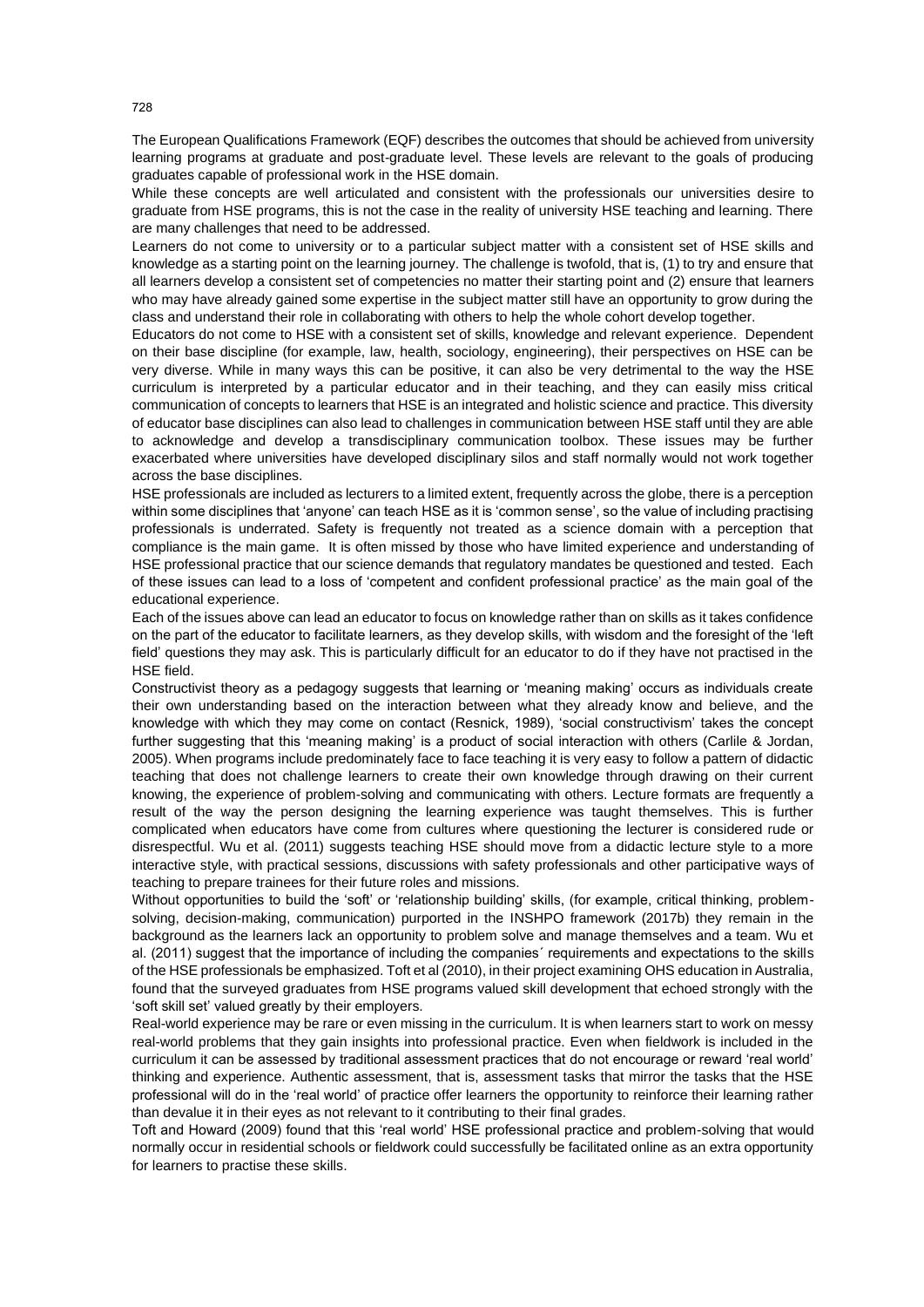The [RiskMan project](https://riskman.vsb.cz/about) (Project title: Building competence in Risk Management of Future HSE Professionals, Erasmus+ Programme, KA2 - Cooperation for Innovation and the Exchange of Good Practices, KA203 - Strategic Partnerships for higher education) responds to the issues discussed and enables an integrated approach to HSE education based on Risk Management professional competencies and practise.

# **2. RiskMan approach and outputs**

The main project objective was to develop relevant and high-quality competencies of university students (future HSE professionals) in the area of risk management through transnational cooperation among universities, insurance institutions, enterprises and other key stakeholders active in the field of education and training (ENETOSH network). The project aimed to support the university teachers in interactive and cooperative learning as well.

Students' competencies were developed using innovative methods and tools. The project was built on modern approaches in education, such as collaborative learning, project/problem-based learning and experiential learning. Gamification and the use of virtual reality played an important role. The focus was on minimizing lecture-style teaching and on the promotion of a collaborative atmosphere of attention and participation. Brainstorming, mind-mapping, discussions with professionals, working on case studies and project methods were used for education and training in HSE risk management. The methods were supported by tailor-made teaching tools including case studies and good practices from companies, safety games, virtual games and training.

The project targeted mainly on university students of study programs related to HSE / Safety & Security (i.e. future HSE professionals and specialists) and their teachers.

The project resulted in the following intellectual outputs to bridge the gap between theory and practice (available for download at the RiskMan website and via Erasmus+ Project Results Platform):

**Teaching Toolkit**: Kit of innovative teaching tools for modern, effective, interactive teaching of HSE risk management with the use of digital technologies.

**Project-based Course**: New voluntary course on HSE risk management developed on the Google Classroom blended learning platform.

**Industry Trainee Program**: Industry trainee program module on HSE risk management developed in cooperation with the STANT Manufacturing company.

### **2.1 Teaching toolkit**

The Toolkit is in the form of a set of guides for students (task assignment) and guides for the teacher (detailed activity/lesson plan) available in PDF format. It was built on existing as well as new tools and includes tools with a basic (introductory) and more comprehensive level of difficulty. The content is driven by current approaches in HSE risk management and express the partner´s needs. The common elements for the Toolkit development were: Interaction, Gamification, Collaboration and Teamwork, Teacher as a guide (facilitator), Feedback and reflection as an integral part of the teaching activity. The focus was on face-to-face learning, even though many of the tools are available for blended learning. The Toolkit consists of 19 tools in 5 categories:

**I. Case studies:** case studies examples from enterprises and real-life regarding HSE risk management (1 – Project Windmill Case study, 2 - Family house: Incident case study, 3 - Case studies on musculoskeletal disorders and Ergonomics)

**II. Example risk assessments:** model risk assessments for selected occupational / health risks and workplace scenarios (4 – Risk analysis of making coffee in Moka pot, 5 – Root cause analysis, 6 – Chemical safety assessment for the environment, 7 – HSE Risk characterization in CHESAR).

**III. Online risk assessment tools:** examples of the use of freely available online risk assessment software and platforms in teaching (8 - OiRA Office, 9 – HSE Online risk assessment tools, 10 – AUVA Noise calculator, 11 – Health risk assessment of inhalation exposure to chemicals with Stoffenmanager, 12 – Health risk assessment of exposure to nanomaterials with Stoffenmanager Nano).

**IV. Safety games:** various games on selected HSE topics using photos and situation plans from real/model workplaces and Jeopardy on HSE topics (13 – Chemical puzzle, 14 – Hazard Hunt® by Graphito Prevention, 15 – Safe lab procedure, 16 - WorkSafeBC: What's wrong with this photo?, 17 – Jeopardy game).

**V. Virtual reality games/training:** example training of practical skills in hazard identification via the game with the use of virtual reality (18 - OSHA´s Hazard identification training tool, 19 – XVR training).

#### **2.2 Project-based course**

The course has been designed not only to incorporate viable tools from the first module (see the Teaching Toolkit) but to serve as a platform to teach differently by the teacher becoming a facilitator/guide in the process being co-created by students. Knowledge learning hasn't been completely dismissed but the focus has been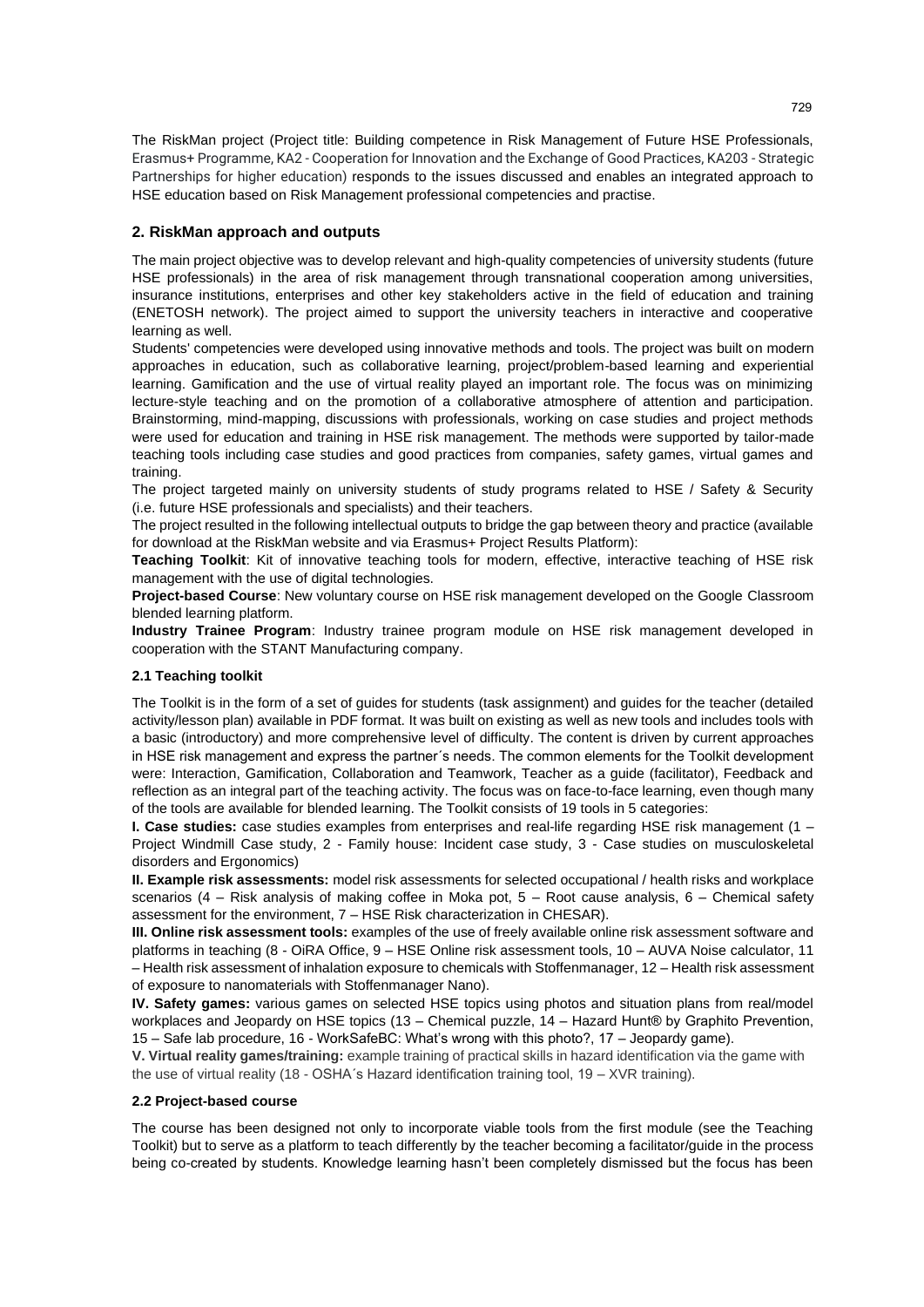shifted towards competencies and skills in HSE risk management development. The course intends to fill the gap identified by the academic members of this consortium, by teaching HSE risk management in a very practical, real context approach.

Teaching materials, incl. PowerPoint presentations (which make up the "textbook"), case studies and other activities, were elaborated to enhance the teaching and learning process. The classes are divided into three parts: **Part I** is dedicated to the Risk management process and Risk assessment techniques, **Part II** focused on particular risks (Chemicals, Vibration, Noise and Thermal environment), and **Part III** on OSH management system and ALARP principle. Activities include various exercises on practical tasks related to HSE risk management (e.g. calculation of daily exposure to noise and vibrations, analysis of results from chemical analysis of workplace exposure, etc.). Three case studies were elaborated to support the project-based learning, namely: 1 – Occupational Hearing Loss, 2 – Vibration exposure assessment – Lower back pain case study, and 3 – Work Conditions Improvement of a Packing Workstation – a case study at a furniture manufacturing industry. The digital platform used for the execution of this course is Google's Classroom.

An extra package on the **OSH project** was developed to support the existing course on Occupational risk management during the COVID pandemic. The OSH project consists of a Guide for students on the OSH project and two case studies (Hairdressers and Locksmithery).

#### **2.3 Industry trainee program**

The industry trainee program module on HSE risk management was developed to enable university students to gain practical skills in real industrial companies. The program was described and tested in STANT Manufacturing for possible implementation in other industrial companies.

The program consists of seven key elements which are: 1. Partnership with industrial companies, 2. Selection of talented HSE students via Assessment centre, 3. Selection and training of company mentors (workshop), 4. Specification of trainees´ adaptation (Individual plan), 5. Definition of trainee expected outcome (Improvement project), 6. Monitoring and (self)evaluation, and 7. Transfer to other industrial companies.

The program´s package includes many supporting documents such as the Assessment Centre concept, Individual Plan template, Design of workshop for mentors, Guides for mentors and trainees (handbooks), Preand post-testing self-evaluation questionnaire for trainees and Evaluation questionnaire for company mentors

### **3. Feedback and evaluation**

Most of the outputs have been tested in real teaching/training and evaluated based on the participant's feedback via questionnaires and individual/group discussions. The focus was on the evaluation of changes in attitudes, competencies, skills, satisfaction and self-reflection.

#### **3.1 Teaching toolkit**

The teaching toolkit module and some of its tools have been tested by 40 students during selected courses at VSB-TU Ostrava, Czech Republic, from December 2020 to May 2021. Both evaluation and testing have been done online due to anti-COVID measures.

A questionnaire was specifically targeted on such aspects as innovation, support of team cooperation, fostering interaction, translation of theory to practice, incorporation of real workplaces scenarios, enhancement of managerial, critical thinking and practical skill in HSE and overall appeal of the tools.

Overall, the tools have been perceived as successful in their design and the respondents appreciated them. For the respondents, the tools helped them most in group cooperation while the least in enhancement of their managerial skills. They didn't perceive the basic (introductory)-level tools as very innovative.

### **3.2 Project-based course**

The evaluation of the project-based course started with a brief pre-questionnaire about student´s opinions regarding working in a team, the inclusion of real workplace scenarios and development of practical skills in their curricula, affinity towards individual studying outside the classroom and overall satisfaction.

There were a total of 20 respondents and the evaluation took place from January 2021 to May 2021 and was realized online via MS Teams. The final evaluation was done by dividing the group into two random groups and with group discussion facilitated by a neutral person with the teacher present to enhance the teacher-student cooperation. The evaluation was completed only after all students have finished the course.

The respondents were very satisfied with the inclusion of real workplace scenarios and with the development of their practical and managerial skills. This was complementary to the pre-questionnaire as well. The majority of the respondents appreciated the interactivity, inclusion of two different teachers with different backgrounds and everyone liked the two-week frequency compared to smaller weekly courses which are much more common.

730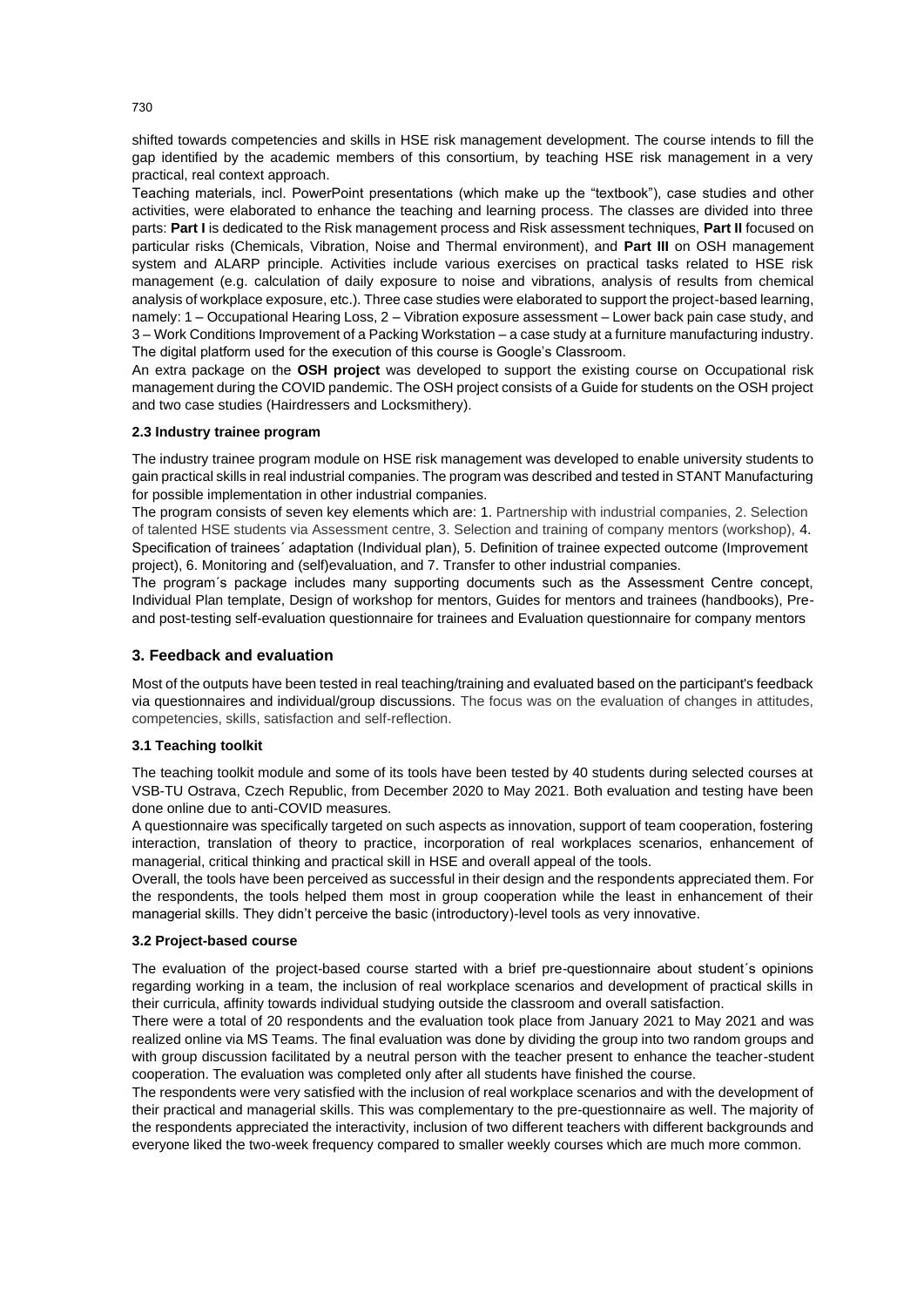Highly regarded was also the necessity to defend their project in front of a professional forum instead of the usual written and oral exam and it was stated that one of the best outcomes was to be able to create something real they could look back upon.

Respondent´s answers about the communication with peers as well as with teachers were divided. Some disliked the online environment and would prefer face-to-face education, while others appreciated it.

Almost all students stated that they felt they lacked training in soft skills and would appreciate if such training would be included in the course itself or beforehand. They also recommended smaller time allocation in one meeting to be less than 5 hours because they weren't able to focus and they would have appreciated the change of the subject or some distraction.

#### **3.3 Industry trainee program**

Students were asked to fill a pre-testing self-evaluation questionnaire at the beginning of the trainee program and a post-testing self-evaluation questionnaire at the end. Students stated that they had to communicate with their co-workers and they had to be able to ask for help to accomplish their responsibilities. They appreciated improvement in their presentation skills along with teamwork thanks to many internal presentations and meetings about real problems in the companies. This improved their problem-solving skills because they have to be able to be flexible in a shorter amount of time.

Students also stated that they had to become more independent and efficient with their time to keep up with the school and their new responsibilities.

#### **4. Conclusions and lessons learned**

At the beginning, the teaching tools were developed by individual partners based on their needs without defining common principles, approaches and guideline´s structure. That did not work out. The efforts have been purposedly changed to firstly create a generalized approach and to recognize important principles and then to develop individual tools.

Throughout the development of the project, it has been clear that all the new and innovative tools needed much stronger roots in pedagogical methodology for them to serve their purpose and to enhance the HSE-related curricula. Even the best tools and technologies cannot contribute to learning when they are not facilitated, supported and incorporated by lecturers and teachers.

This has led to the acknowledgement of the importance of quality training of HSE teachers in actual teaching, didactics and pedagogy where most of the lecturers are experienced and skilled in their HSE domain(s), but many of them did not have sufficient pedagogic training.

This is even more important when they teach students with varying entry levels. Many universities have to dedicate effort to ensure the students have the same level of expertise at the end of the course, but throughout the courses, this needs to be addressed all the time and requires specific pedagogic approaches to be able to provide a personalized teaching experience.

It has also been confirmed that the enterprises are vital, not only to ensure incorporation of real-workplace scenarios but also to increase the adaptability of students, to support student's real-life competencies and to enhance the students' employability. Closer cooperation with the labour market and the enterprises thus has to be more active outside of project activities and should be imperative for the advancement of innovations, capacity building and creating a community of practice in HSE education.

The role of students may be enhanced and supported in more ways than simple feedback at the end of the course. The paradigm should shift for students to cooperate with the teacher more closely and to build up an environment of trust and collaboration as much as possible. One approach which proved itself was group interview via impartial and neutral facilitator with students and teacher of the course which provided great insights and helped to further develop the course.

Both students and teachers should be able to express themselves in an anonymized way as well. Some students are not comfortable or even scared to openly criticize the teacher. In the same manner, the teacher should be able to address some issues without antagonizing the students. Both parties must be protected against verbal attacks and being needlessly demotivated.

One of the major aspects of change has been the asynchronous aspect of education, where students are studying at home. During the first months in COVID restricted education, it has been shown that in online education the students spent an increased amount of time not only studying on their own but also trying to cooperate in teams and groups but without proper training and directives both on side of the teacher and their own.

So the emphasis in the future should be on students meta-competencies such as learning how to learn, selfevaluatory studying or peer-evaluatory learning. The teachers need to take over their role as well in preparing and educating students in this new environment.